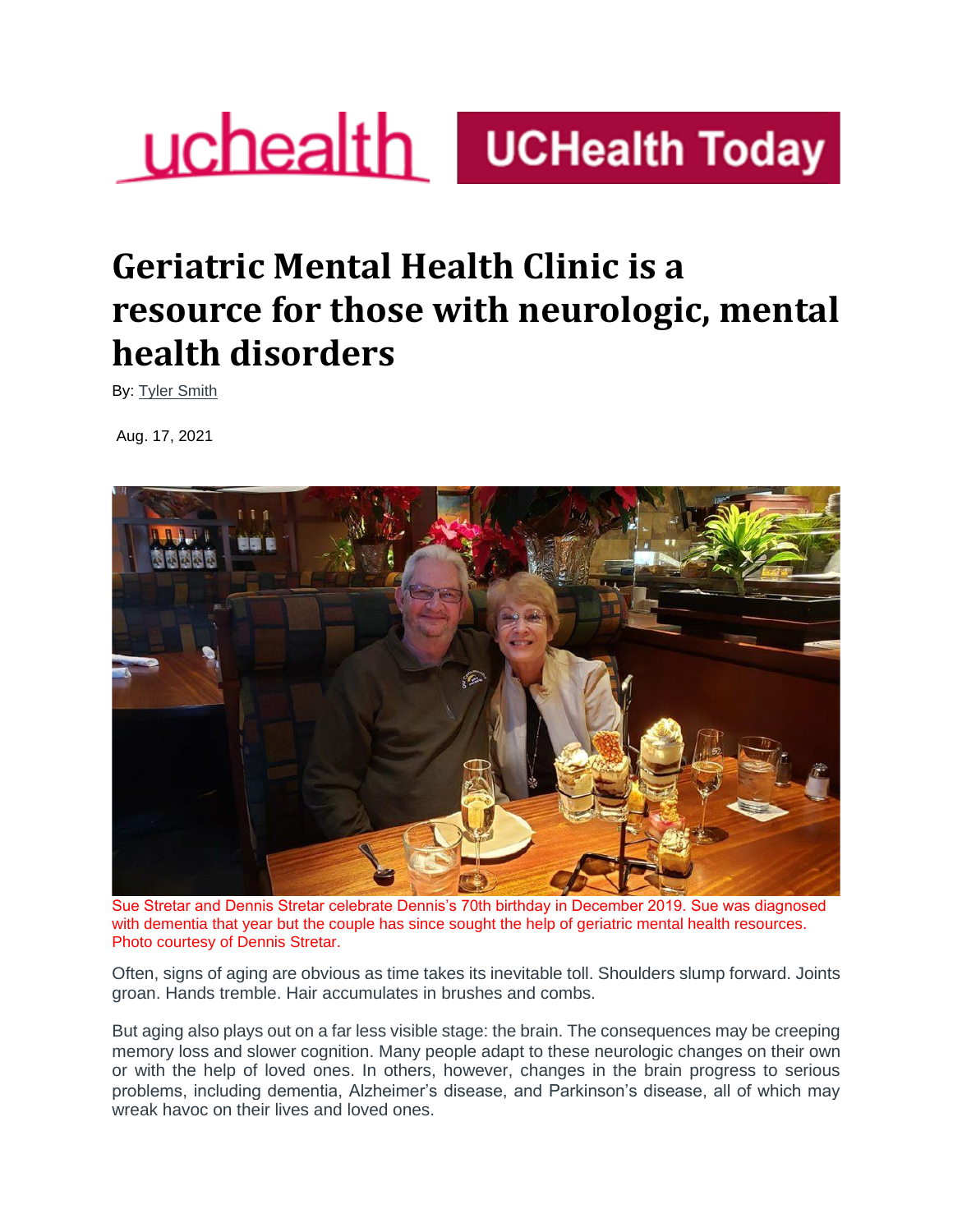These physical brain battles may, in turn, intertwine with psychiatric problems, like depression, anxiety and psychosis, and emotional demands posed by aging. It's unwise to treat them



separately, said [Dr. Samantha Holden,](https://www.uchealth.org/provider/samantha-holden-md-neurology/) assistant professor of Neurology at the University of Colorado School of Medicine. Holden practices at the [UCHealth Neurology](https://www.uchealth.org/locations/uchealth-neurology-clinic-central-park/)  Clinic – [Central Park,](https://www.uchealth.org/locations/uchealth-neurology-clinic-central-park/) specializing in movement and cognition disorders.

"It really is a false dichotomy to say, 'This is neurologic and this is psychiatric and never the twain shall meet,'" Holden said. "It's all your brain."

Holden noted, for example, that psychiatric issues like depression, apathy and anxiety frequently accompany Parkinson's disease, a progressive neurologic movement disorder. The clinical line between the two is blurry, at best, she said.

"We have to make sure that we look at the whole person and see how your condition affects you and your wellbeing," Holden said.

Dr. Samantha Holden, a UCHealth neurologist, refers patients needing psychological and psychiatric care to the Geriatric Mental Health Clinic. Photo by UCHealth.

## **Geriatric mental health resources**

Holden is part of a team that is doing just that. She joined last July with Drs. [Karina](https://www.cumedicine.us/providers/psychiatry/karina-drake)  [Drake](https://www.cumedicine.us/providers/psychiatry/karina-drake) and [Evan Plys](https://som.ucdenver.edu/Profiles/Faculty/Profile/32765) to launch the Geriatric Mental Health Clinic, part of the [UCHealth Outpatient](https://www.uchealth.org/locations/uchealth-psychiatric-services-outpatient-anschutz/)  Psychiatric Clinic – [Anschutz Medical Campus.](https://www.uchealth.org/locations/uchealth-psychiatric-services-outpatient-anschutz/) Holden, along with four other Neurology Clinic colleagues, refer patients they think will benefit from geriatric mental health resources to the clinic.

Drake, an MD who completed a fellowship in geriatric psychiatry, helps patients safely balance their often complicated medication regimens, while also providing psychotherapy and other support. Plys, a PhD [gero-psychologist,](https://www.apa.org/ed/graduate/specialize/geropsychology) focuses on individual therapy with patients who have mild or no impairment from their neurologic conditions. He also offered group therapy for caregivers last winter and spring and hopes to do so again in the fall.

The Geriatric Mental Health Clinic aims to help patients and their loved ones regain at least a measure of control over the disruption caused by their neurologic disorders. The challenges may be psycho-social: grief, anger, depression, and apathy over the idea of losing the life they anticipated to an incurable disease. Left untreated, these symptoms – the most common being depression and anxiety – can further deteriorate patients' health, Plys said.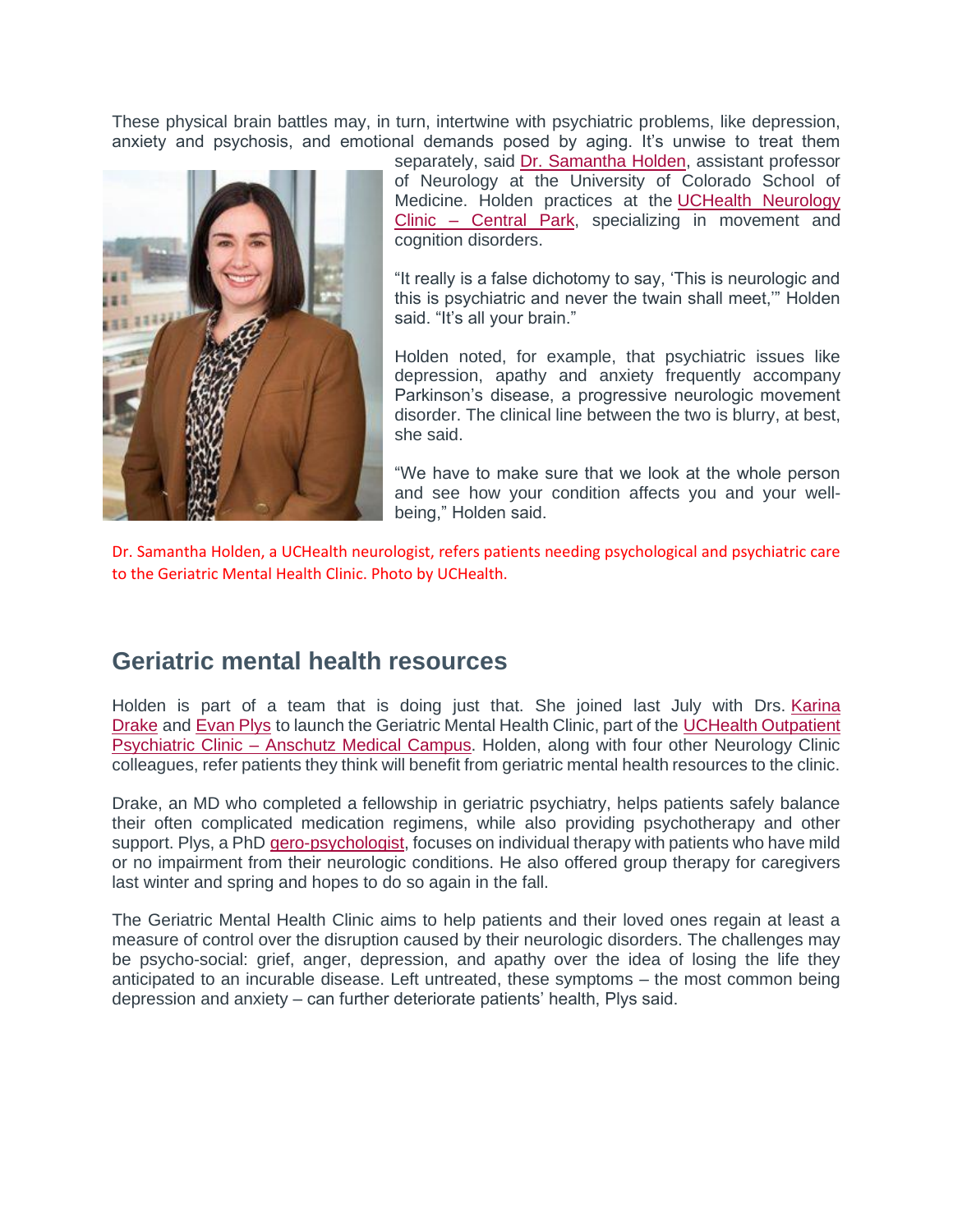## **Individual therapy to restore meaning and purpose**

"Patients with these psychological concerns can have low motivation to engage in routine healthy behaviors, like exercise, diet and social engagement," he said. "Particularly as we get older, it's essential to engage in these behaviors. When we see mood becoming a barrier that is often a good time for people to come in for therapy."

Plys said he uses [cognitive behavioral therapy](https://www.apa.org/ptsd-guideline/patients-and-families/cognitive-behavioral) to help patients identify the thoughts that create barriers to pursuing healthy habits and work on ways to overcome them. He described the sessions as collaborative, with patients developing "action plans" aimed at finding activities that produce a sense of meaning and purpose. Those are unique to each person: spending time with grandchildren, working in the garden, developing new hobbies, and connecting with old friends,



for example. The idea is to build "mastery," as Plys put it, over the mental disorders spurred by disease.

The process is not open-ended, Plys said. He typically starts patients with six, 50-minute sessions, then "renegotiates," based on their progress toward meeting their goals.

"The whole idea of therapy is to promote a patient's function without a therapist," he said. "I want to help you build skills and apply them to your own life. If I've done my job successfully, I've essentially made myself obsolete in the life of the patient."

Clinical psychologist Dr. Evan Plys provides individual therapy for patients in the Geriatric Mental Health Clinic. Photo by UCHealth.

## **Medication management for neurologic disorders is crucial**

Some patients Holden refers to the clinic suffer from acute changes in the brain that produce not only depression and anxiety but also psychosis, delusions, and hallucinations. In these cases, Drake works to evaluate and manage patients' medications to safely treat both neurologic and psychiatric symptoms. She said she also considers the "complex medical histories and cognitive disorders" that increasingly emerge as people age.

Drake said she conducts a full psychiatric evaluation of symptoms, medical issues, the neurological workup, and the progression of the patient's neurological disorder. She then develops a treatment plan to address each patient's psychiatric issues, depending on the underlying cause. That may include referring a patient to Plys for individual therapy.

A big part of Drake's work is evaluating all the medications a patient is taking, because those prescribed for different problems may have dangerous interactions.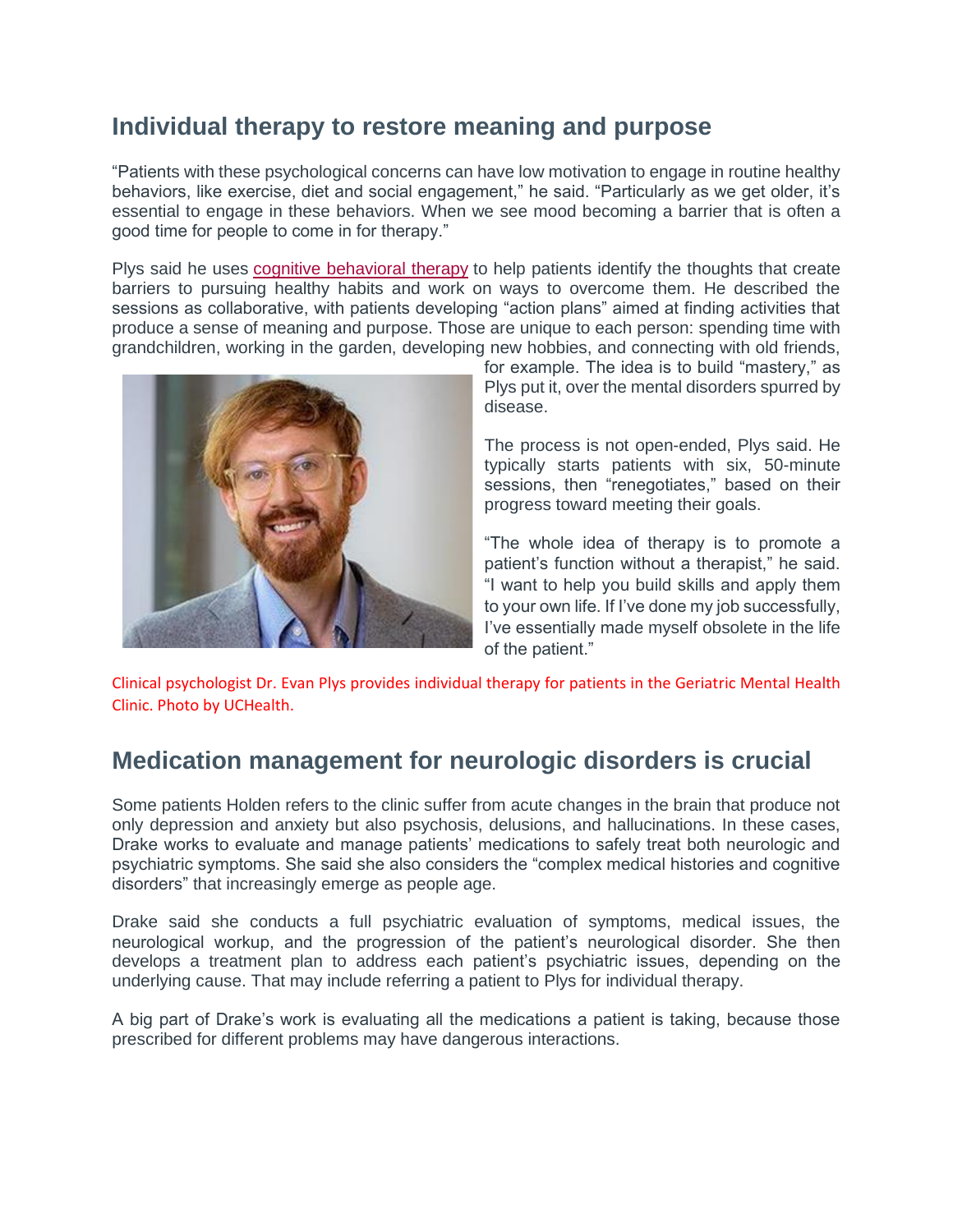"Polypharmacy can be a huge issue in older patients," Drake said. "It's important to know a patient's updated medical issues, not only for prescribing medications, but sometimes deprescribing."

The goal: eliminate medications that are redundant and those that produce unwanted side effects. She noted, for example, providers frequently prescribe [benzodiazepines,](https://www.rxlist.com/benzodiazepines/drug-class.htm) such as Xanax and Valium, to treat anxiety. They produce short-term benefits, but also long-term side effects like changes in cognition and confusion.

"The long-term risks of these medications increase as people age," Drake said. "The question is how do we manage anxiety while working to get patients off these medications? It must be done slowly and cautiously."

Drake emphasized that her work forms an interdependent triangle of care with neurology and psychology.

"We are working together to address the far-reaching effects of cognitive disorders," she said. "We must approach the problem from multiple angles, given the complexities. Addressing one without the others is a losing battle."

## A 'gut punch' diagnosis

The experience of Dennis and Sue Stretar of Aurora illustrates both the life-changing challenges presented by neurologic disease and mental health issues and the benefits of the collaborative care and resources provided by the Geriatric Mental Health Clinic.

The Stretars, now married for 26 years, met in 1994 through a "Sunday Night Club" for older singles through Colorado Free University. After marriage in 1995, they co-hosted "Colorado Today," a public affairs program on KEZW-AM radio covering lifestyle and health-related aging issues that ran from 1999 to 2006. In 2002, they expanded the program to public television and print through a Health and Human Services grant. During this period, Sue survived a bout with breast cancer – chronicled in a documentary Dennis produced for National Breast Cancer Awareness Month – and made a complete recovery.

Dennis, now producer and host for the Aurora-based [Our Community Broadcasting Network,](https://www.our-community.net/about/)



noted that he and Sue worked extensively with the Alzheimer's Association during their days with "Colorado Today." That helped prepare them in 2010, when Sue's mother, now 94, was diagnosed with Alzheimer's disease.

"Between the two of us, we knew a lot about Alzheimer's and dementia in general," Dennis said.

A smiling Sue and Dennis posed for a promo photo for their public affairs program "Colorado Today," which ran on KEZW-AM radio from 1999 to 2006. Photo courtesy of Dennis Stretar.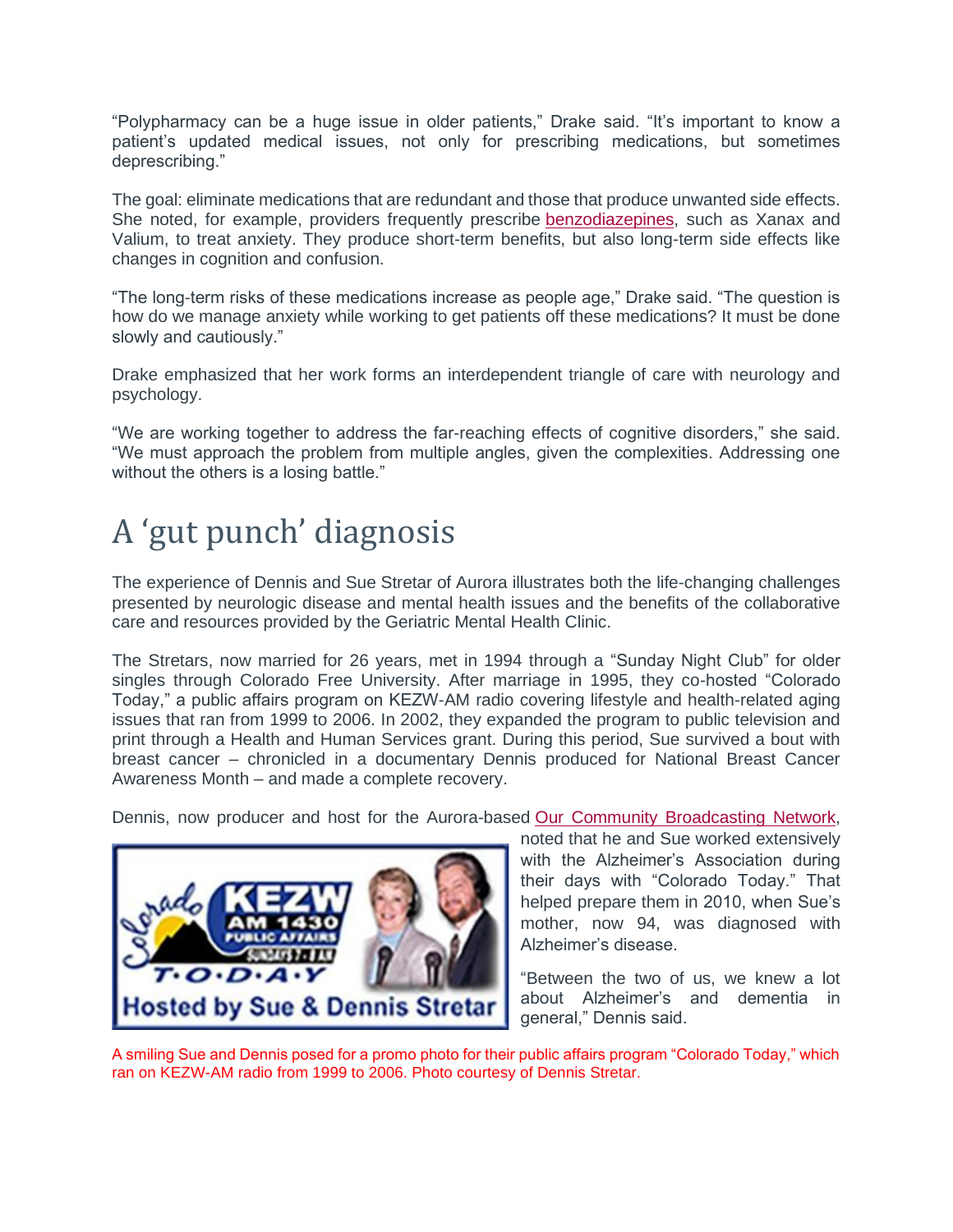Then came another blow. In 2019, Sue, then only 63, began exhibiting signs of mental decline, including frequent rounds of confusion and forgetfulness.

"She'd suddenly be in the fog and very quizzical about what was going on and what she was supposed to be doing," Dennis said.

He recalled a key incident that occurred on a morning he needed to pick up their car from a local repair shop. He woke Sue up to remind her to drive him over, then went back to his office to wait for her to get ready. He heard her go down the stairs, then listened to the sound of the garage door going up and the car pulling away. Startled, he waited about 10 minutes for her to return, with the explanation that she thought Dennis was going to make a long, cold-morning walk to the repair shop to meet her.

After more instances of forgetfulness that she frequently blamed on Dennis, Sue finally conceded that there was a problem they needed to address. The two met with a neurologist, who verified that she had a memory issue. After a lengthy battery of tests, she received a diagnosis of dementia, which Dennis described as "a gut punch."

### **Dementia and depression form an explosive combination**

The problem was to worsen, as neurology and psychiatry crossed paths. Sue had also managed clinical depression for 30 years. But in March 2020, she began experiencing violent hallucinations, delusions and bouts of paranoia, Dennis recounted. In one particularly frightening encounter, her neurologist witnessed Sue "coming apart before her very eyes," he said. Sue received prescriptions for anti-psychotic medications, but by May 2020, Dennis said, she was close to needing hospitalization.

Fortunately, Sue received a referral to Holden for further treatment of her dementia. He and Sue met in December 2020 with her for a complete evaluation, but it was a rocky encounter. Dennis described Sue's behavior as "very hostile," and Holden's recommendation as blunt.

"Dr. Holden told me after that session that unless we can Sue's mood enhanced, we won't be effective in treating her [dementia]," Dennis said.

With that, Holden referred Sue to Drake, who met with the Stretars via Zoom in January 2021. Dennis said the collaboration between the two specialists was crucial.

"Dr. Drake came in knowing what Sue was dealing with," he said. After evaluating Sue, Drake prescribed a combination of medications for anxiety and clinical depression. With that issue handled, Holden prescribed [Aricept,](https://www.rxlist.com/aricept-drug.htm) a medication to bolster cognition in early-onset Alzheimer's patients. Dennis said Aricept, while not a cure, has helped Sue improve her short-term memory retention and moderate her confusion.

"The meds are working fine. I would call her very stable," Dennis said.

#### **Neurologic disorders: Adapting to a new way of life**

He is clear-eyed about the challenges that lie ahead, however. He recognizes that Sue will withdraw at times and enter periods of confusion that he describes as "the fog rolling in." He